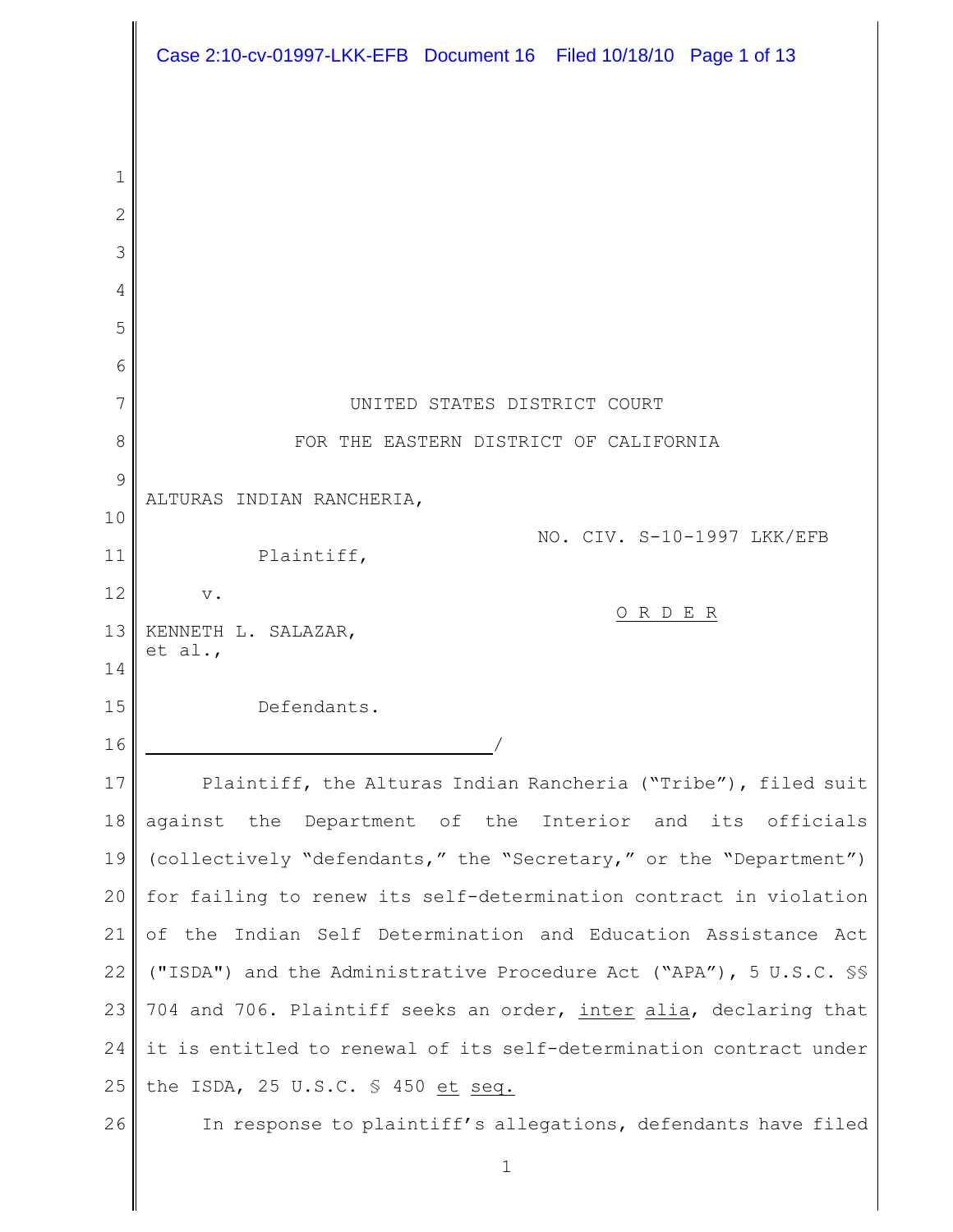# Case 2:10-cv-01997-LKK-EFB Document 16 Filed 10/18/10 Page 2 of 13

1 2 3 4 a motion to dismiss pursuant to Fed. R. Civ. P. 12(b)(1), alleging that this court lacks subject matter jurisdiction because plaintiff has failed to exhaust administrative remedies and there is no final agency action.

5 6 For the reasons stated below, defendants' motion to dismiss is DENIED.

### **I. Background**

8 9 10 11 12 13 14 15 16 17 18 19 20 21 22 23 validity of an attempt to remove Phillip Del Rosa as Chairman of 24 25 Plaintiff is a federally-recognized tribe. (Compl. ¶ 8.) The governing body of the Tribe is the General Council, which is comprised of all members of the Tribe over eighteen years of age. (Compl. ¶ 15.) The Tribe's last undisputed General Council consisted of five members: Phillip Del Rosa, Wendy Del Rosa, and the three members collectively referred to as the "Rose Faction" — Darren Rose, Jennifer Chrisman, and Joseph Burrell. (Defs.' Mem. Supp. Dismiss 3; Pls.' Mem. Supp. Op. 3.) On February 28, 2009, the General Council of the Tribe voted to adopt two individuals, Calvin Phelps and Don Packingham, as members of the Tribe. The Del Rosa group, which includes Phelps and Packingham, and the Rose Faction disagree about whether Phelps and Packingham are merely honorary members of the Tribe or whether they have full membership, including voting rights on all Tribal matters. (Defs.' Mem. Supp. Dismiss at 3; Pls.' Mem. Supp. Op. 4.) They also dispute the the Tribe. (Defs.' Mem. Supp. Dismiss at 3; Pls.' Mem. Supp. Op. 5.)

26

7

In April and May of 2009, both the Del Rosa group and the Rose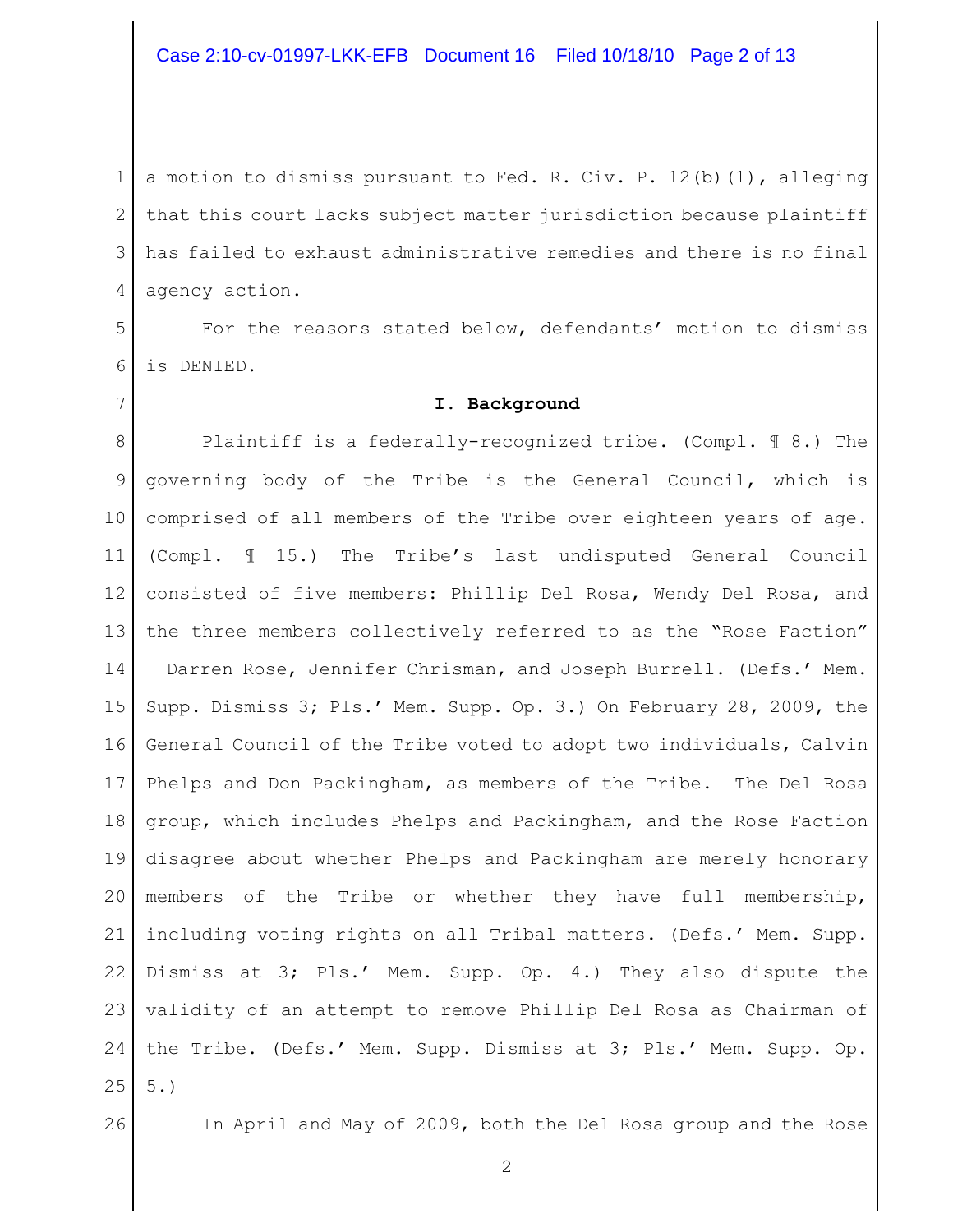## Case 2:10-cv-01997-LKK-EFB Document 16 Filed 10/18/10 Page 3 of 13

1 2 3 4 5 6 7 8 9 10 11 12 13 14 Faction contacted the Bureau of Indian Affairs ("BIA") regarding their membership and governance dispute. See Pl.'s Opp'n, Exhibit F. In June 2009, the BIA's Northern California Agency Superintendent (the "Superintendent") issued two letters, dated June 6 and June 19, informing the Del Rosa group and the Rose Faction of his decision that, due to the Tribe's internal dispute, all the Tribe's General Council members*,* including the adoptees, were to be given an opportunity to vote on any request for federal action and that a minimum of four of the seven members would have to vote in favor of any such request. (Defs.' Mem. Supp. Dismiss at 3-4; Pls.' Mem. Supp. Op. 5-6.; Exhibit F). On July 2, 2009, the Rose Faction appealed the Superintendent's decision to the Regional Director of the BIA's Pacific Regional Office. (Exhibit G; see Defs.' Mem. Supp. Dismiss at 4; Pls.' Mem. Supp. Op. 6.)

15 16 17 18 19 20 21 22 23 24 25 26 On December 31, 2009, while the Rose Faction's July 2 appeal was pending, a self-determination contract that the Tribe had with the BIA under the ISDA expired prompting the need for the Tribe to submit a contract renewal proposal to the BIA. (See Compl. 122.) The ISDA directs the Secretary of the Department, upon request from an Indian tribe, to enter into self-determination contracts with tribal organizations. See 25 U.S.C. § 450f(a)(l). A tribal organization is "the recognized governing body of any Indian tribe; any legally established organization of Indians which is controlled sanctioned, or chartered by such governing body or which is democratically elected by the adult members of the Indian community to be served by such [an] organization and which includes the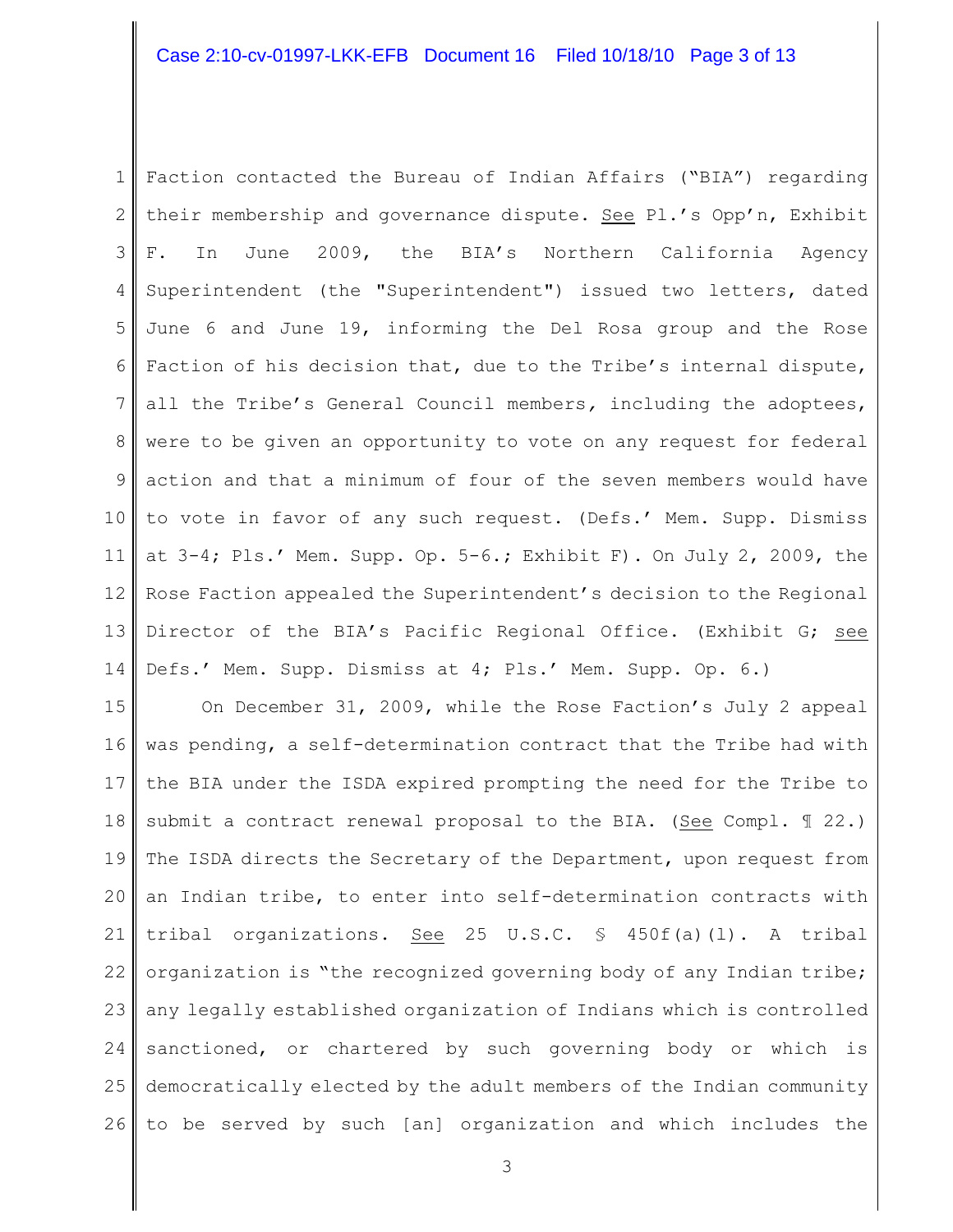## Case 2:10-cv-01997-LKK-EFB Document 16 Filed 10/18/10 Page 4 of 13

1 2 maximum participation of Indians in all phases of its activities..." 25 U.S.C. § 450b(l).

3 4 5 6 7 8 9 10 11 12 13 14 Once the Secretary receives a contract proposal from a dulyauthorized tribal organization, he has ninety days to either (1) approve the proposal and award the contract, or (2) issue a written notification declining the proposal for one of five reasons listed in  $\frac{1}{2}$  450f(a)(2). See 25 U.S.C.  $\frac{1}{2}$  450f(a)(2) (emphasis added). If the Secretary declines the proposal, he must "state any objections in writing[,]" "provide assistance to the tribal organization to overcome the stated objections," and "provide the tribal organization with...the opportunity for appeal on the objections raised..." 25 U.S.C. § 450f(b). "[I]n lieu of" filing such appeal, a tribal organization may "exercise the option" to initiate federal court action pursuant to section  $450m-1$  (a). See §  $450f(b)$ .

15 16 17 18 19 20 21 22 23 24 25 26 On February 26, 2010, the BIA's Northern California Agency (the "Agency") received a request from the Rose Faction, purporting to act on behalf of the Tribe, for renewal of the Tribe's ISDA self-determination contract. (Compl. ¶ 25.) This is the request at issue in this action. As of February 26, 2010, however, the Tribe's membership and governance dispute remained unresolved. Following the Rose Faction's July 2 appeal, the BIA Regional Director had vacated the Superintendent's June 2009 decisions on January 29, 2010, stating that, until the Tribe resolved its internal dispute, the BIA would recognize the Tribe's General Council as consisting of only five members, excluding the adoptees. (Defs.' Mem. Supp. Dismiss at 4; Pls.' Mem. Supp. Op. 6.) The Del Rosa group then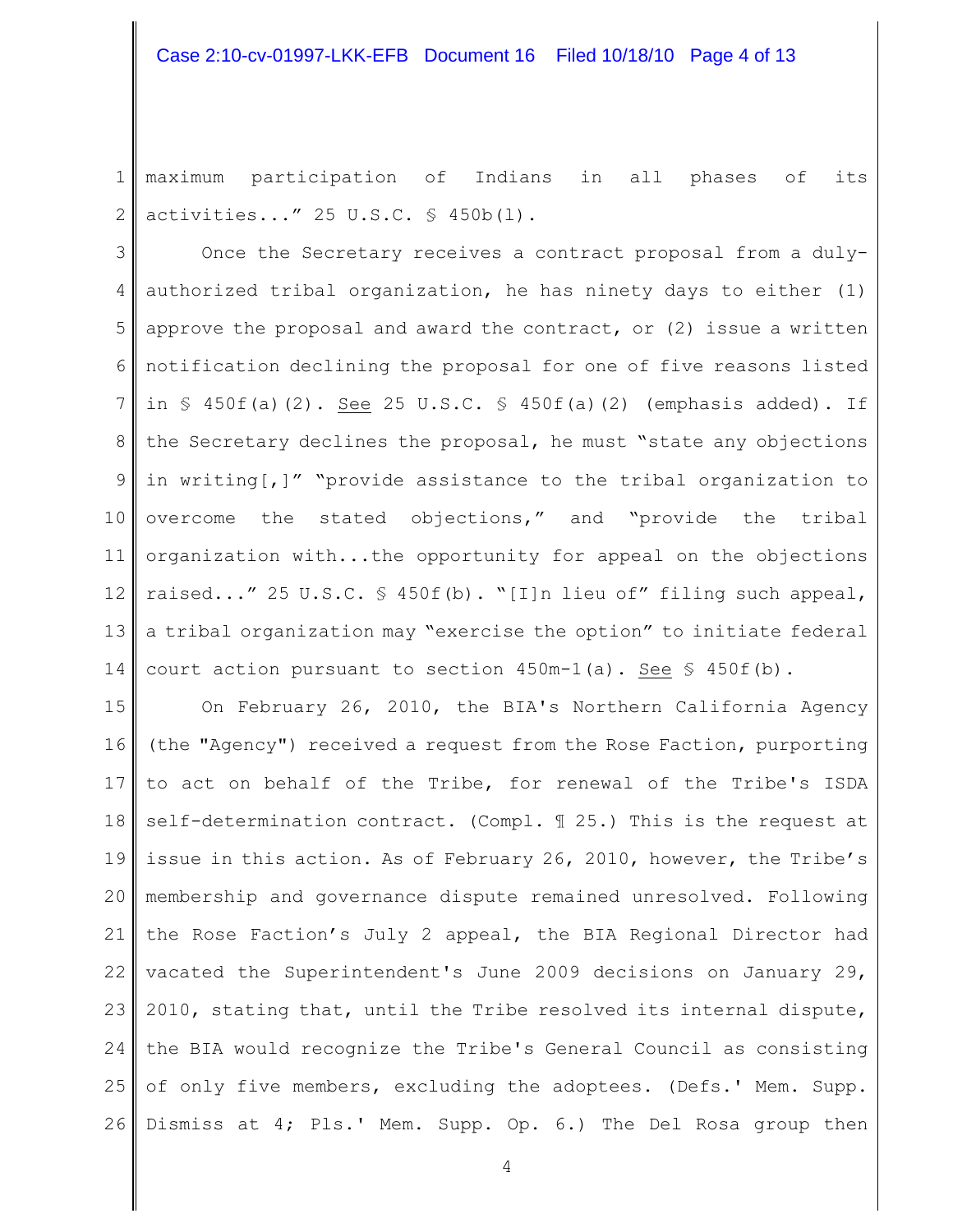## Case 2:10-cv-01997-LKK-EFB Document 16 Filed 10/18/10 Page 5 of 13

1 2 3 appealed the BIA Regional Director's January 29 decision to the Interior Board of Indian Appeals (the "Board"). (Defs.' Mem. Supp. Dismiss at 4; Pls.' Mem. Supp. Op. 7.)

4 5 6 7 8 9 10 11 12 13 14 15 16 17 18 19 20 21 22 On February 19, 2010, the BIA Regional Director issued a letter to the Del Rosas clarifying that, while their appeal was pending, the BIA would continue, in the interim, to recognize the Tribe's governing body as constituted prior to the governance dispute for purposes of government-to-government relations. (Pls.' Mem. Supp. Op. 7. (citing Pls.' Exhibit I).) Plaintiffs allege that the February 19 letter constituted a decision by the BIA Regional Director that went into effect on or around March 19, 2010 pursuant to 25 C.F.R. 2.6(b) – which states that BIA official's decisions "shall be effective when the time for filing a notice of appeal has expired" if no appeal has been filed — because the Del Rosa group appealed only the BIA Regional Director's January 29 decision. Id. Plaintiffs further allege that the February 19 "decision" led to the award of a self-determination contract for road and repair construction to the Tribe on April 15, 2010. (Pls.' Mem. Supp. Op. 7.) That contract is not at issue in the instant action and, given the Board's subsequent decision to vacate the BIA Regional Director's January 29 decision, it is irrelevant to the court's analysis.

23  $24$ 25 26 On May 14, 2010, while the Del Rosa group's appeal of the BIA Regional Director's January 29 decision was pending, the Agency received another request to renew the Tribe's expired contract. (Defs.' Mem. Supp. Dismiss at 4; Exhibit 4.) The second request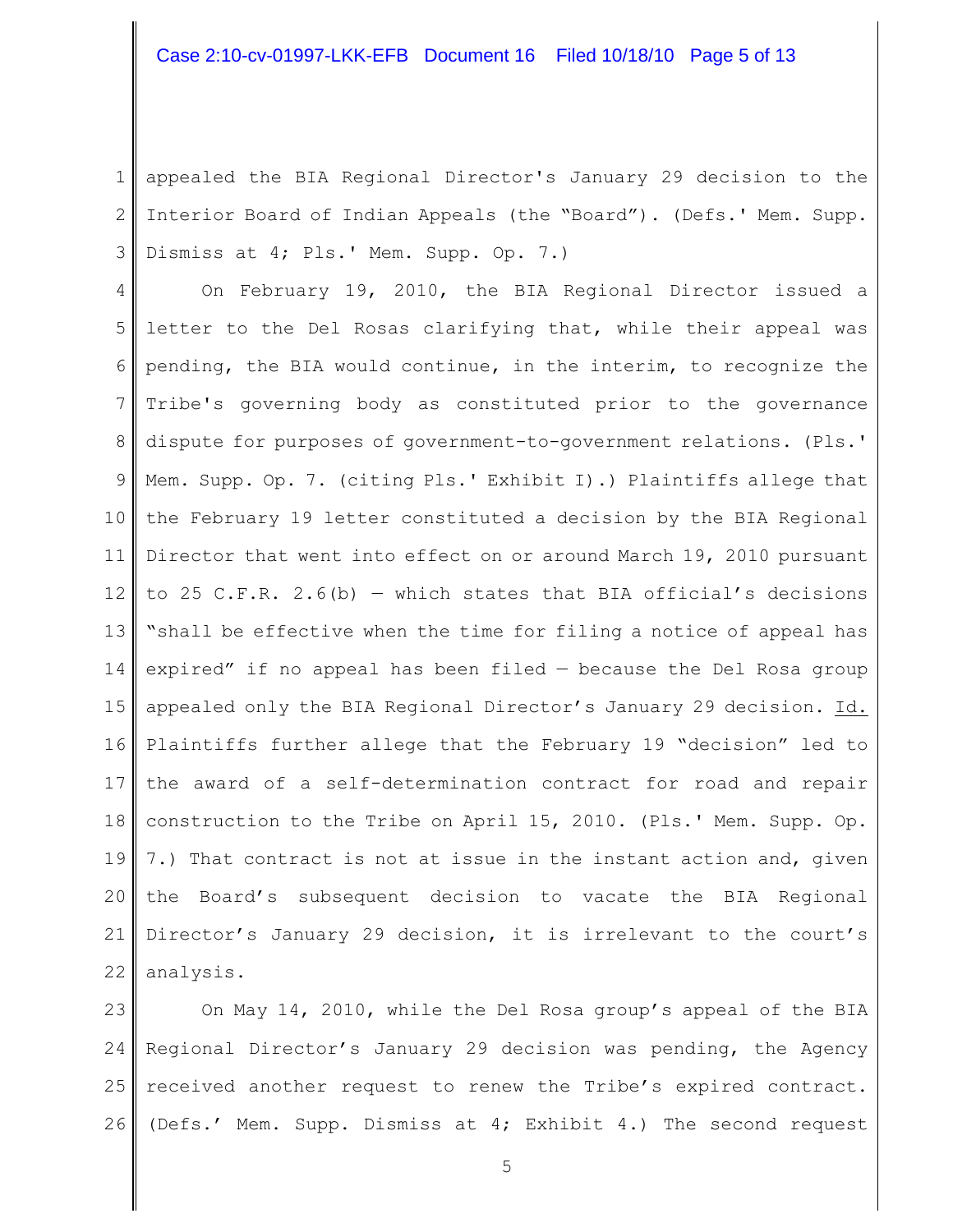## Case 2:10-cv-01997-LKK-EFB Document 16 Filed 10/18/10 Page 6 of 13

1 2 3 4 5 6 7 8 9 10 11 12 came bearing signatures from two of the four members of the Del Rosa group, who were also purporting to act on behalf of the Tribe. (See Defs.' Mem. Supp. Dismiss at 4; Exhibit 4.) On May 25, 2010, the Superintendent returned both requests, noting the Tribe's internal dispute and explaining that he did not have jurisdiction to determine if either request was from a "tribal organization" as defined under the ISDA because, at the time that the Tribe's dueling factions submitted their contract renewal requests, the Del Rosa group's appeal of the BIA Regional Director's January 29 decision regarding the composition of the Tribe's governing body was pending before the Board. (Defs.' Mem. Supp. Dismiss at 4; Pls.' Mem. Supp. Op. 8.)

13 14 15 16 17 18 19 20 21 22 23 24 25 26 On June 29, 2010, the Board vacated both the BIA Regional Director's January 29 decision and the Superintendent's June 2009 decisions regarding the Tribe's governance dispute because, at the time those decisions were issued, there was no pending matter requiring federal action that would justify taking a position on the Tribe's governance dispute. Del Rosa v. Acting Pacific Regtional Director, Bureau of Indian Affairs, 51 IBIA 317, 320 (2010). It is "well-established that the ultimate determination of tribal governance must be left to tribal procedures," Wasson v. Western Regional Director, 42 IBIA 141, 158 (2006), unless "the Department must deal with the tribe for government-to-government purposes, [then] the Department may need to recognize certain individuals as tribal officials on an interim basis, pending final resolution by the tribe." LaRocque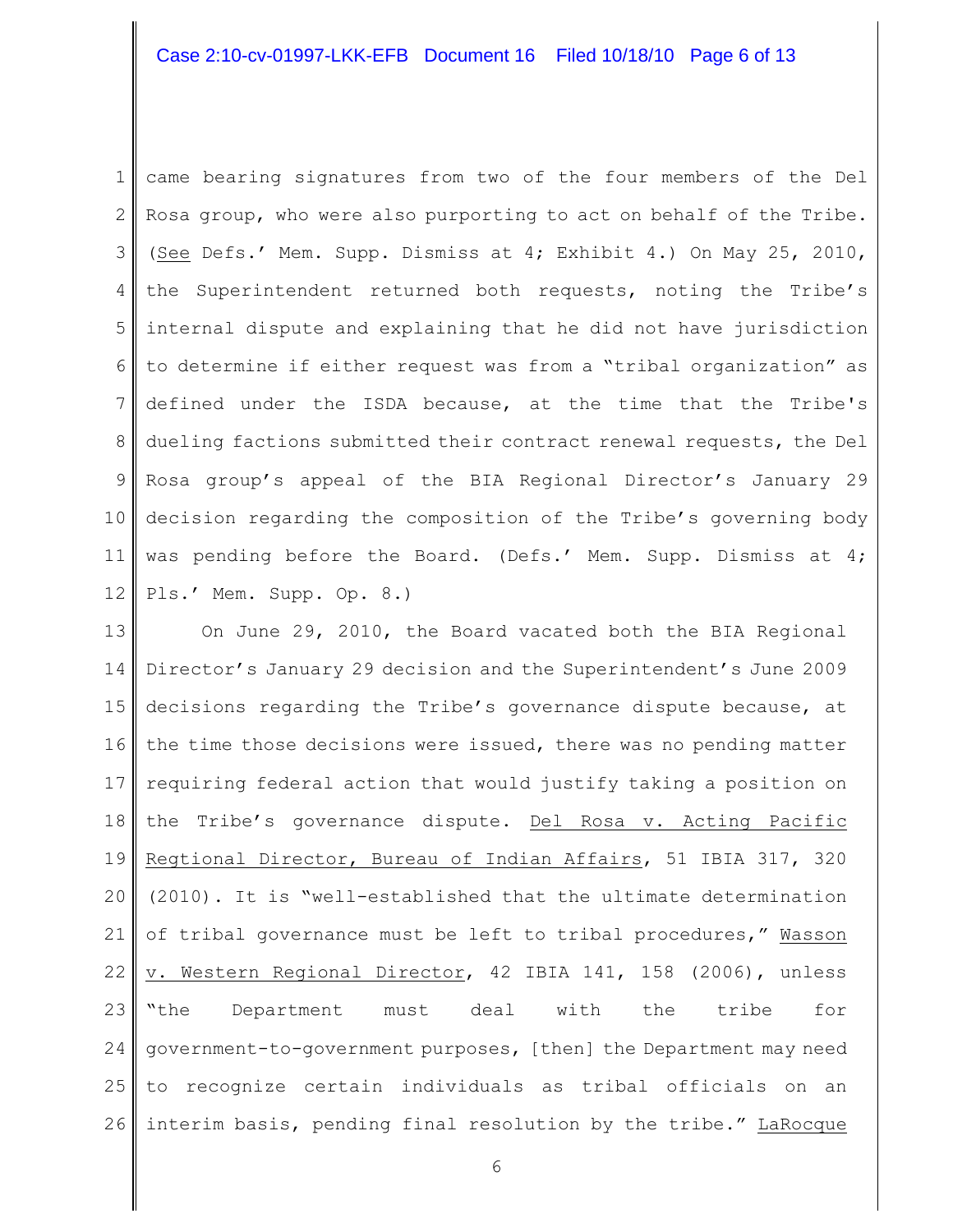1 v. Aberdeen Area Director, 29 IBIA 201, 203 (1996).

2 3 4 5 6 7 8 9 10 11 12 13 14 15 16 17 18 19 20 21 22 As the Board noted, however, by the time the Del Rosa group's appeal came before it, both factions had submitted ISDA contract proposals to the BIA. Del Rosa, 51 IBIA at 320. Defendants claim that in order to act on the proposals, the BIA would have to address the tribal membership and governance issues and recognize a governing body on an interim basis, pending the tribe's final resolution of the dispute. See id.; LaRocque, 29 IBIA at 203. The Board's decision to vacate the BIA's prior governance determinations returned jurisdiction to the BIA to address the Tribe's governance and membership issues in the specific context of considering the ISDA contract proposals. Del Rosa, 51 IBIA at 320; see also Alturas Indian Rancheria v. N. Cal. Agency Superintendent, Bureau of Indian Affairs, 52 IBIA 7, 9 (2010). The Board subsequently affirmed the Superintendent's May 25 decision not to act on the contract proposals for lack of jurisdiction because of the then-pending Del Rosa appeal and remanded the case to the Superintendent to determine, in the first instance, the threshold issue of whether the Rose Faction should be recognized, on an interim basis or otherwise, as having the authority to submit the proposal on behalf of the tribe. Alturas Indian Rancheria, 52 IBIA at 10.

23 24 25 26 Following the Board's decisions, the Rose Faction filed the Complaint in the instant action on July 27, 2010. (Defs.' Mem. Supp. Dismiss at 5; Pls.' Mem. Supp. Op. 9.) On August 18, 2010, in response to the Board's remand, the Superintendent reaffirmed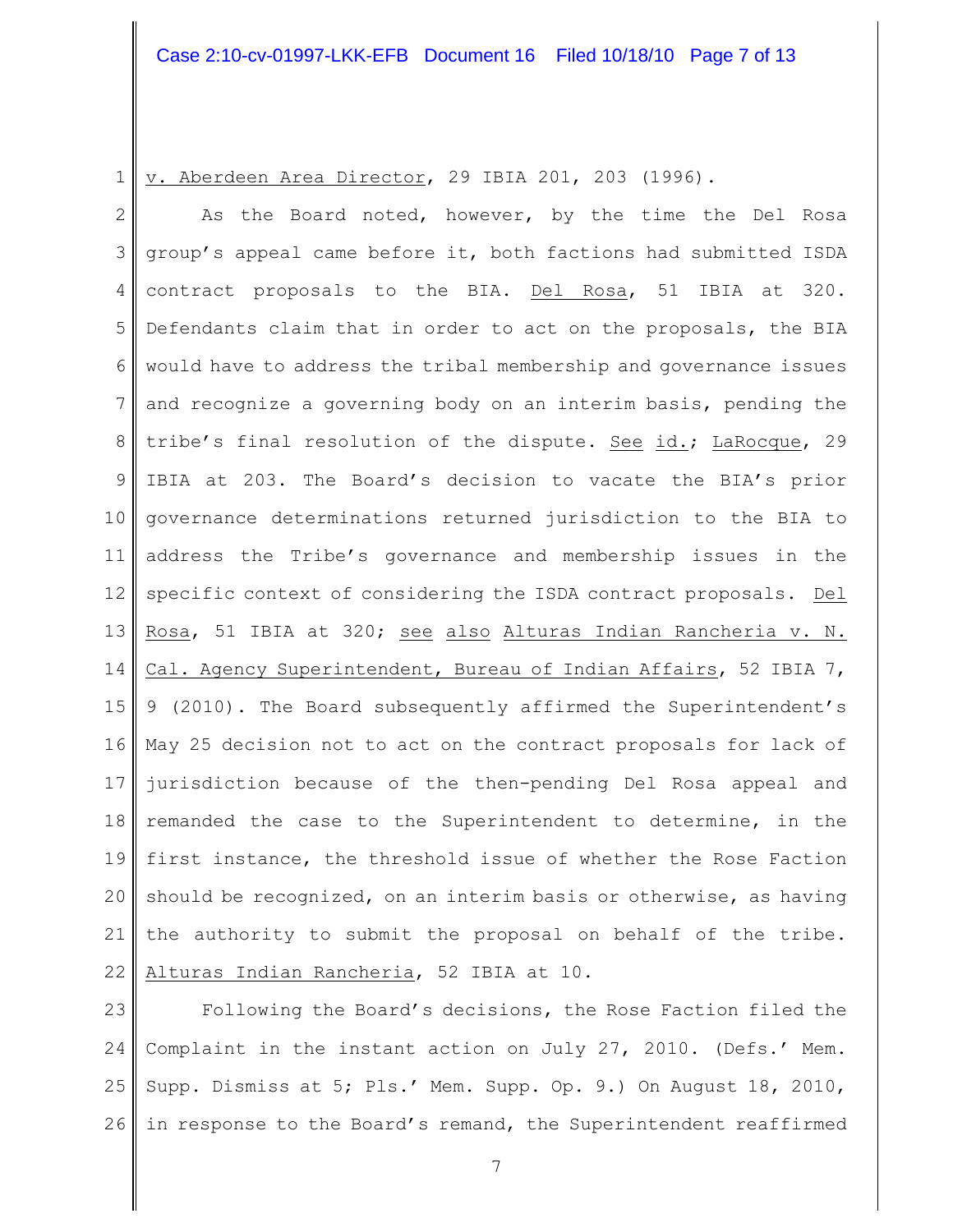# Case 2:10-cv-01997-LKK-EFB Document 16 Filed 10/18/10 Page 8 of 13

1 2 3 4 5 6 7 8 9 10 11 12 13 14 15 16 his May 25 determination that the BIA would consider the Tribe's General Council to be composed of seven members and that the BIA would require a majority vote from the General Council in order to move forward with any federal action, pending tribal resolution of the membership and governance dispute. (See Defs.' Mem. Supp. Dismiss at 5; Pls.' Mem. Supp. Op. 9.) The Superintendent then returned the contract proposals to both factions because neither proposal met the quorum requirement. This pre-award decision<sup>1</sup> on the ISDA contract proposal is subject to appeal pursuant to 25 C.F.R. Part 900, Subpart L. Two days later, the Rose Faction appealed the Superintendent's August 18 decision to the BIA Regional Director and that appeal is still pending. (Defs.' Mem. Supp. Dismiss at 5; Pls.' Mem. Supp. Op. 9.) The BIA Regional Director anticipates deciding the Rose Faction's appeal by the end of October 2010. (Defs.' Reply Pls.' Mem. Supp. Op. 4.)

17

18

19

### **II. Analysis**

The Tribe<sup>2</sup> seeks an order declaring, inter alia, that it is

23 24 25 26  $2$  The complaint in the instant action states that it was submitted on behalf of the Alturas Indian Rancheria (the "Tribe"). The present composition of the Tribe and its General Council is a matter of dispute within the Tribe. The members who purport to represent the Tribe in bringing this action are Darren Rose, Jennifer Chrisman, and Joseph Burrell–the Rose Faction. The caption of this Order and references to the Tribe as plaintiff shall not

<sup>20</sup> 21 22  $1$  The Board treats BIA decisions refusing to act on ISDA proposals on the ground that the submitting party has not shown that the proposal is authorized by the tribe as an "otherwise appealable pre-award decision" under 25 C.F.R. § 900.150(i). See Trenton Indian Service Area v. Turtle Mountain Agency Superintendent, 47 IBIA 60, 60 (2008).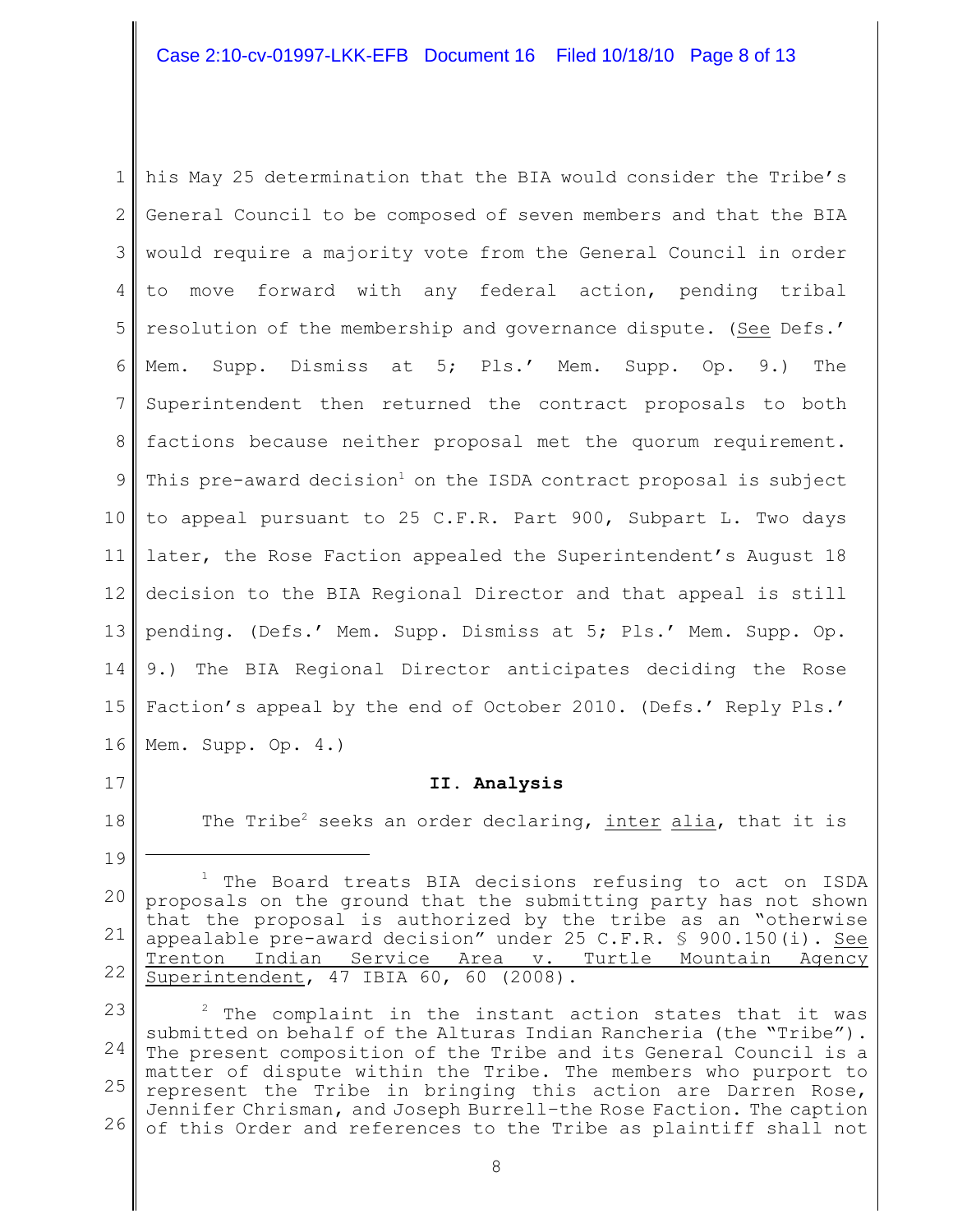1 2 3 4 5 6 7 8 9 entitled to renewal of its self-determination contract under the ISDA, 25 U.S.C. § 450 et seq., and that its proposed contract is deemed approved by operation of law. (Compl. ¶¶ 2-3.) The Tribe argues that it is entitled to such an order because the BIA failed to take action on the Tribe's contract renewal request within the statutorily-required time-period in violation of the APA, 5 U.S.C. §§ 704 and 706, and because it did not comply with the declination requirements of Section 102 of the ISDA, 25 U.S.C. § 450f. (See Compl. ¶¶ 1-3.)

10 11 12 13 14 15 16 17 18 19 20 21 22 23 Defendants do not dispute that BIA did not comply with the statute's declination procedures. Instead, defendants first argue that the court has no jurisdiction over the ISDA claim because the BIA has been unable to determine whether the Rose Faction qualifies as an authorized "tribal organization" under the ISDA; that issue is currently pending appeal before the BIA. (Defs.' Mem. Supp. Dismiss at  $1, 7.$ ) Further, defendants maintain that, even if the court were to assume that the Rose Faction could be considered a "tribal organization," the pending appeal precludes the Tribe from proceeding directly to court. (Defs.' Mem. Supp. Dismiss at 7.) Secondly, defendants argue that the court lacks jurisdiction over the APA claim because the Rose Faction has not exhausted its administrative remedies, and there is no final agency action.

<sup>25</sup> 26 be construed as an expression of any view on the merits of the underlying tribal dispute or whether the Rose Faction could bring this action in the name of the Tribe.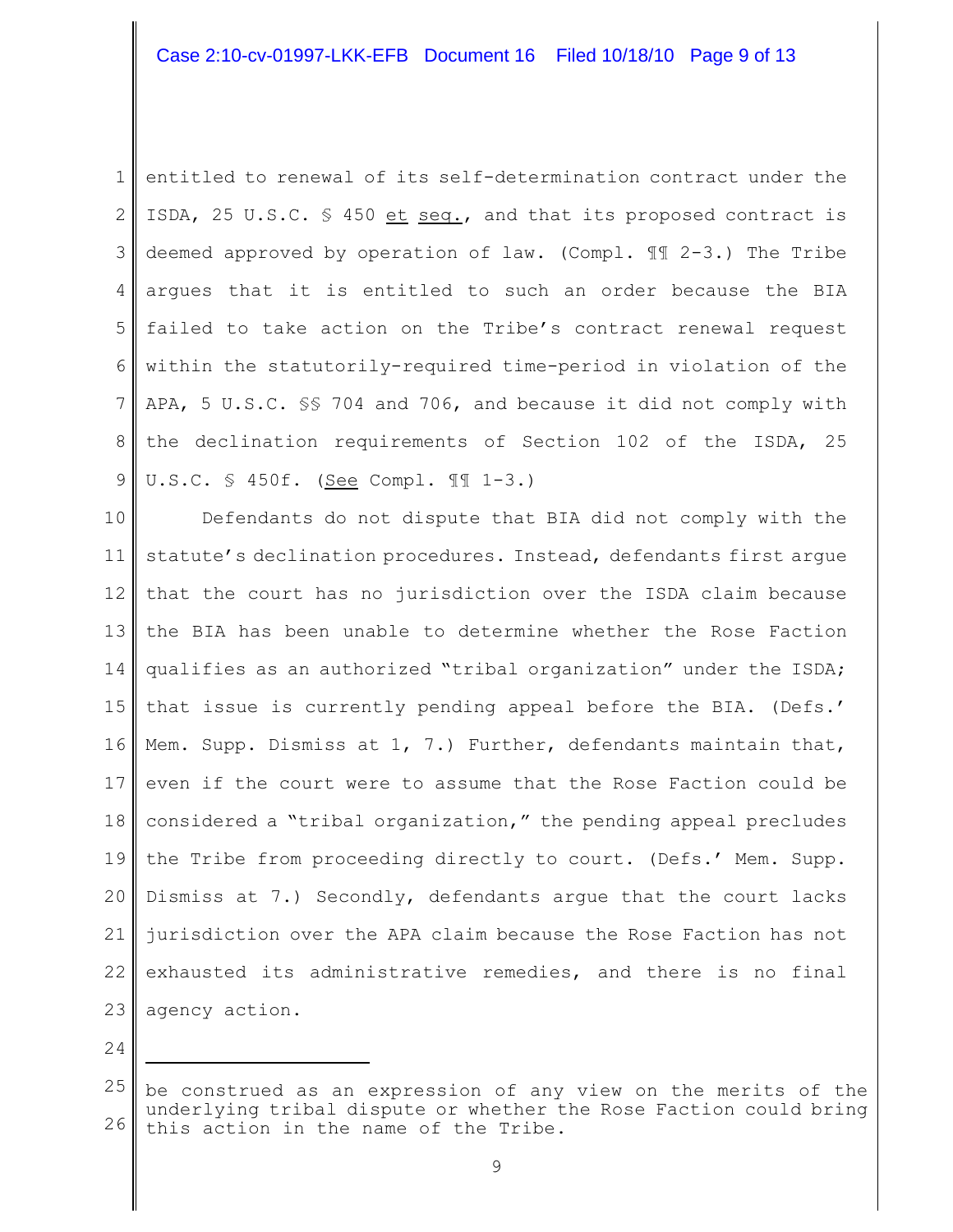#### 1 **A. Standard for a 12(b)(1) Motion to Dismiss**

2 3 4 5 6 7 8 9 It is well established that the party seeking to invoke the jurisdiction of the federal court has the burden of establishing that jurisdiction exists. KVOS, Inc. v. Associated Press, 299 U.S. 269, 278 (1936); Assoc. of Medical Colleges v. United States, 217 F.3d 770, 778-779 (9th Cir. 2000). On a motion to dismiss pursuant to Fed. R. Civ. P.  $12(b)(1)$ , the standards that must be applied vary according to the nature of the jurisdictional challenge.

10 11 12 13 14 15 16 17 18 19 20 21 22 23 24 25 26 When a party brings a facial attack to subject matter jurisdiction, that party contends that the allegations of jurisdiction contained in the complaint are insufficient on their face to demonstrate the existence of jurisdiction. Safe Air for Everyone v. Meyer, 373 F.3d 1035, 1039 (9th Cir. 2004). In a Rule  $12(b)$  (1) motion of this type, the plaintiff is entitled to safeguards similar to those applicable when a Rule 12(b)(6) motion is made. See Sea Vessel Inc. v. Reyes, 23 F.3d 345, 347 (11th Cir. 1994), Osborn v. United States, 918 F.2d 724, 729 n.6 (8th Cir. 1990); see also 2-12 Moore's Federal Practice - Civil § 12.30 (2009). The factual allegations of the complaint are presumed to be true, and the motion is granted only if the plaintiff fails to allege an element necessary for subject matter jurisdiction. Savage v. Glendale Union High Sch. Dist. No. 205, 343 F.3d 1036, 1039 n.1 (9th Cir. 2003), Miranda v. Reno, 238 F.3d 1156, 1157 n.1 (9th Cir. 2001). Nonetheless, district courts "may review evidence beyond the complaint without converting the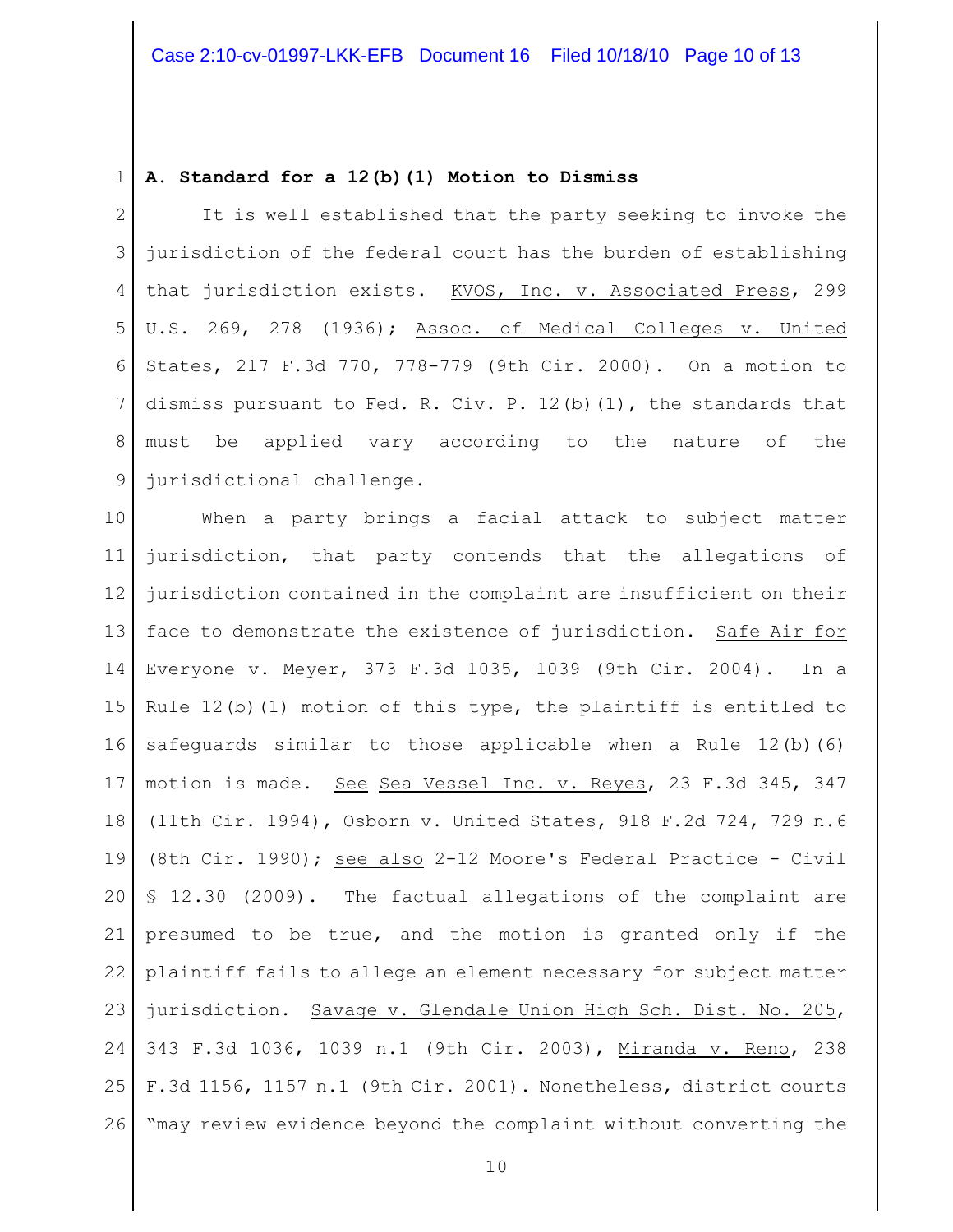1 2 3 motion to dismiss into a motion for summary judgment" when resolving a facial attack. Safe Air for Everyone,373 F.3d at 1039.

4 5 6 7 8 9 10 11 12 13 14 15 16 17 18 19 Alternatively, when a party brings a factual attack, it "disputes the truth of the allegations that, by themselves, would otherwise invoke federal jurisdiction." Id. Specifically, a party converts a motion to dismiss into a factual motion where it "present[s] affidavits or other evidence properly brought before the court" in support of its motion to dismiss. Id. Unlike in a motion to dismiss under Fed. R. Civ. P. 12(b)(6), the court need not assume the facts alleged in a complaint are true when resolving a factual attack. Id. (citing White v. Lee, 227 F.3d 1214, 1242 (9th Cir. 2000). While the motion is not converted into a motion for summary judgment, "the party opposing the motion must [nonetheless] furnish affidavits or other evidence necessary to satisfy its burden of establishing subject matter jurisdiction." Id. When deciding a factual challenge to subject matter jurisdiction, district courts may only rely on facts that are not intertwined with the merits of the action. Id.

#### 20 **B. Subject-Matter Jurisdiction under ISDA**

21 22 23 24 25 This court has "original jurisdiction over any civil action or claim against the appropriate Secretary arising under" ISDA. 25 U.S.C. § 450m-1(a). The instant dispute arises from the Secretary's failure to respond to plaintiff's contract renewal request submitted pursuant to ISDA.

26

ISDA directs BIA, "upon the request of any Indian tribe by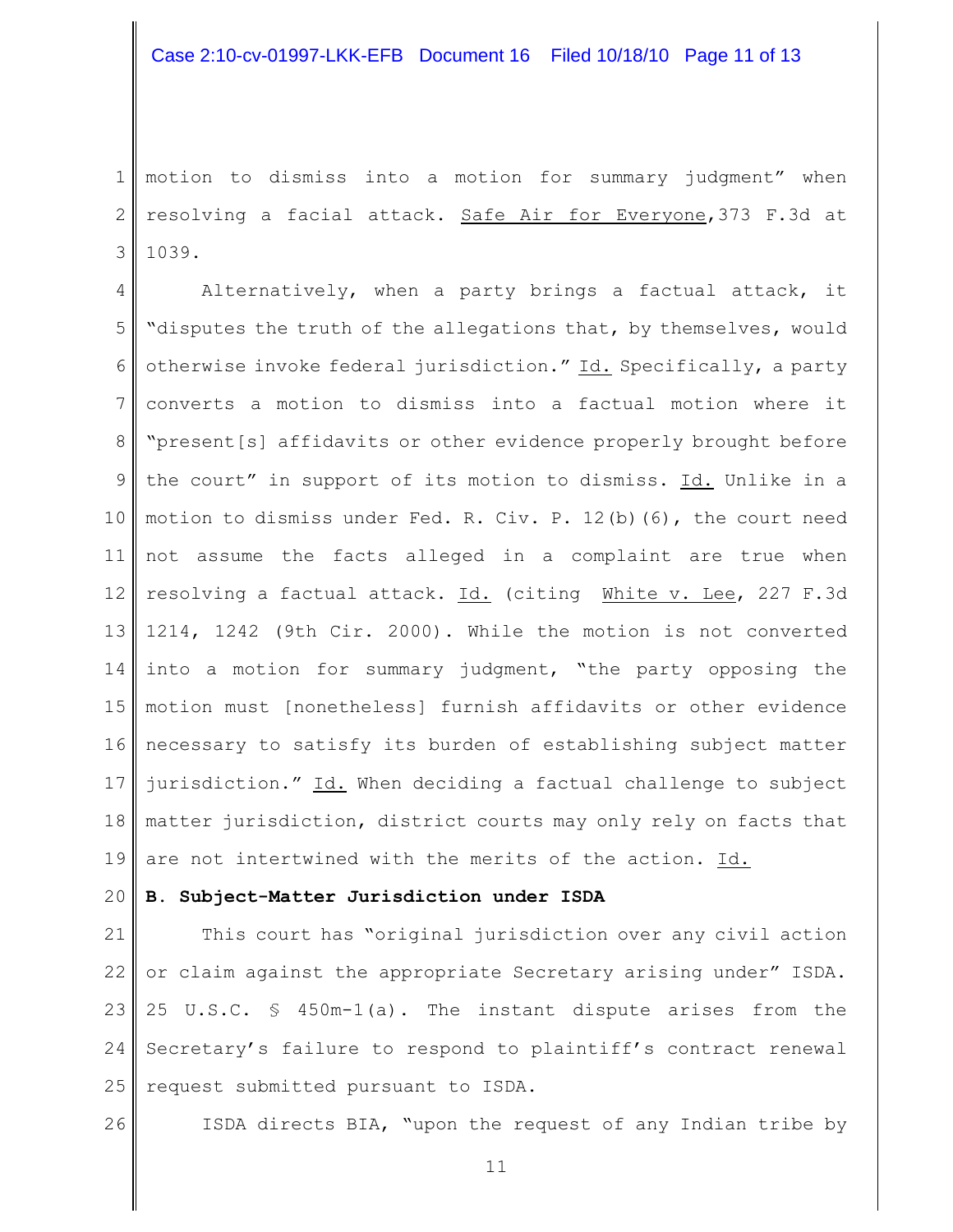## Case 2:10-cv-01997-LKK-EFB Document 16 Filed 10/18/10 Page 12 of 13

1 2 3 4 5 6 7 8 9 10 11 12 13 14 tribal resolution," to enter into self-determination contracts with a tribal organization. 25 U.S.C.  $\frac{1}{5}$  450f(a)(1). "If so authorized by an Indian tribe[,]…a tribal organization may submit a proposal" for such a contract and BIA "shall, within ninety days after receipt of the proposal approve the proposal and award the contract" unless BIA "provides written notification to the applicant that contains a specific finding that clearly demonstrates" one of five valid reasons for declining the contract renewal. Id. § 450f(a)(2). Defendant argues that ISDA's 90-day provision was never triggered since the BIA never received a contract proposal from a duly authorized tribe. The Tribe argues that any governance dispute that existed at the time that the contract proposal was submitted is irrelevant to the Secretary's obligations under ISDA.

15 16 17 18 19 20 21 22 23 24 25 Long-standing policy, as well as federal court precedent, require the Department**,** when faced with an obligation to interact with a governing body during a governance dispute, to temporarily recognize a governing body to interact with. See, Goodface v. Grassrope, 708 F.2d 335 (8th Cir. 1983). Normally, the Department recognizes the last undisputed governing body. Poe v. Pacific Regional Director, 43 IBIA 105, 112 (2006). In this case, the last undisputed governing body was the five-member Governing Council. When the Secretary received a contract proposal from that governing body, ISDA's provisions were triggered, and the Secretary had 90 days to accept or decline the proposal.

26

Plaintiff's claim against the Secretary therefore arises